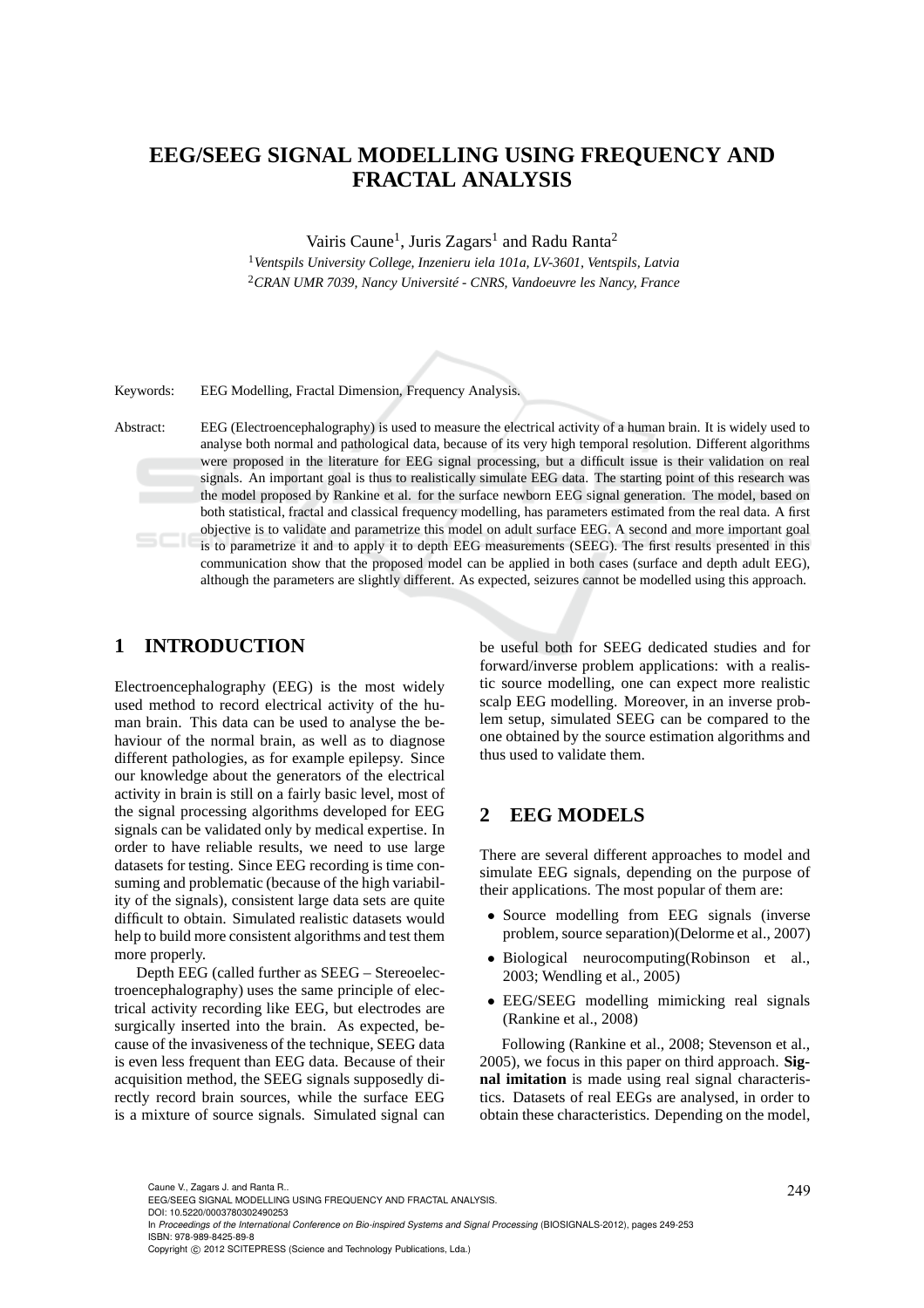different supplementary assumptions are made, and validation is performed against large real datasets.

Rankine et al. separate two models having different characteristics: **seizure model** and **background model**, aiming to characterize different new-born real EEGs (Figs. 1 and 2). We focus here on the (Rank-



Figure 1: Background EEG signal.



ine et al., 2008) background EEG model, our aim being to find if it can be applied on adult surface and depth data. We will asses its validity for both background and seizure signals. The different steps of the cited model and employed methodological tools, are described in more detail in the next section.

#### **2.1 Background EEG Modelling**

According to (Rankine et al., 2008) and the references cited therein, the power spectrum of a background surface EEG approximately follows a power law:

$$
S(f) \approx \frac{c}{|f|^{\gamma}}
$$
 (1)

where *c* is constant, *f* is frequency and  $\gamma$  is the power law exponent<sup>1</sup>. If one wants to generate a simulated EEG signal  $x(t)$ , the first step is to express  $S(f)$  as  $X(f)X^*(f)$ , with  $X(f)$  being the amplitude spectrum of  $x(t)$ , obtained by the Fourier transform:

$$
X(f) = \frac{\sqrt{c}}{|f|^{\frac{\gamma}{2}}} e^{j\theta(f)},\tag{2}
$$

where  $\theta(f)$  is the phase of the Fourier transform. In order to obtain a more realistic signal, (Rankine et al., 2008) proposes to generate several  $X_i(f)$  using different phase vectors  $\theta_i(f)$ . Several  $x_i(t)$  can be obtained by inverse Fourier transform from  $X_i(f)$ , and the final simulated background EEG signal is generated as

$$
x(t) = \sum_{i} \mathcal{F}^{-1}(X_i(f))
$$
 (3)

As it can be seen, this model needs three parameters:  $c, \gamma$  and  $\theta(f)$ . The amplitude *c* is of secondary importance, so we will focus only on the last two parameters. In order to use realistic values, they must be extracted from real data.

#### **2.1.1 Parameter Estimation**

The method used in (Rankine et al., 2008) to estimate the power law exponent γ exploits the linear relationship between  $\gamma$  and the fractal dimension  $FD$  of a signal (Wornell and Oppenheim, 1992), expressed by:

$$
FD = \frac{5 - \gamma}{2} \tag{4}
$$

This step is useful because the *FD* can be estimated from the real EEGs using one of the fractal dimension estimation methods. Different fractal dimension estimators such as Box-counting, Information and Correlation dimensions (Ott, 2000) can be used, with quite similar results on classical fractals. Higuchi's FD estimation (Higuchi, 1988) is a particular example of fractal dimension derived from box-counting. This algorithm works directly in the time domain (analysing the geometrical form of signal), so it can be used for relatively short signal lengths (recall that EEG's are assumed stationary on short time intervals).

As said previously, in order to simulate realistic signals, the needed parameters ( $FD$  and  $\theta(f)$ ) must respect real signals characteristics. As in (Rankine et al., 2008), we have estimated them using the following procedure, applied to a database of real adult background EEG/SEEG signals:

- compute the *FD* and the phase for each signal
- assume that, over the database, *FD* follows a beta distribution and estimate the distribution parameters (method of moments (NIST/SEMATECH, 2011)). Probability density function of a beta distribution with two parameters,  $\alpha$  and  $\beta$  can be expressed as

$$
f(x; \alpha, \beta) = \frac{\Gamma(\alpha + \beta)}{\Gamma(\alpha)\Gamma(\beta)} x^{\alpha - 1} (1 - x)^{\beta - 1},
$$
 (5)

where  $x \in [0, 1]$  and  $\Gamma(z) = \int_0^\infty t^{z-1} e^{-t} dt$  is the  $\Gamma$ function.

- assume that the phase  $\theta$  follows a uniform distribution in  $[-\pi, \pi]$
- test (Kolmogorov-Smirnov) the empirical distributions against theoretical distributions generated using the previously estimated parameters.

<sup>&</sup>lt;sup>1</sup>Since real EEGs are non-stationary,  $\gamma$  is considered constant for every epoch of 4 seconds (assuming a quasistationary signal during one epoch).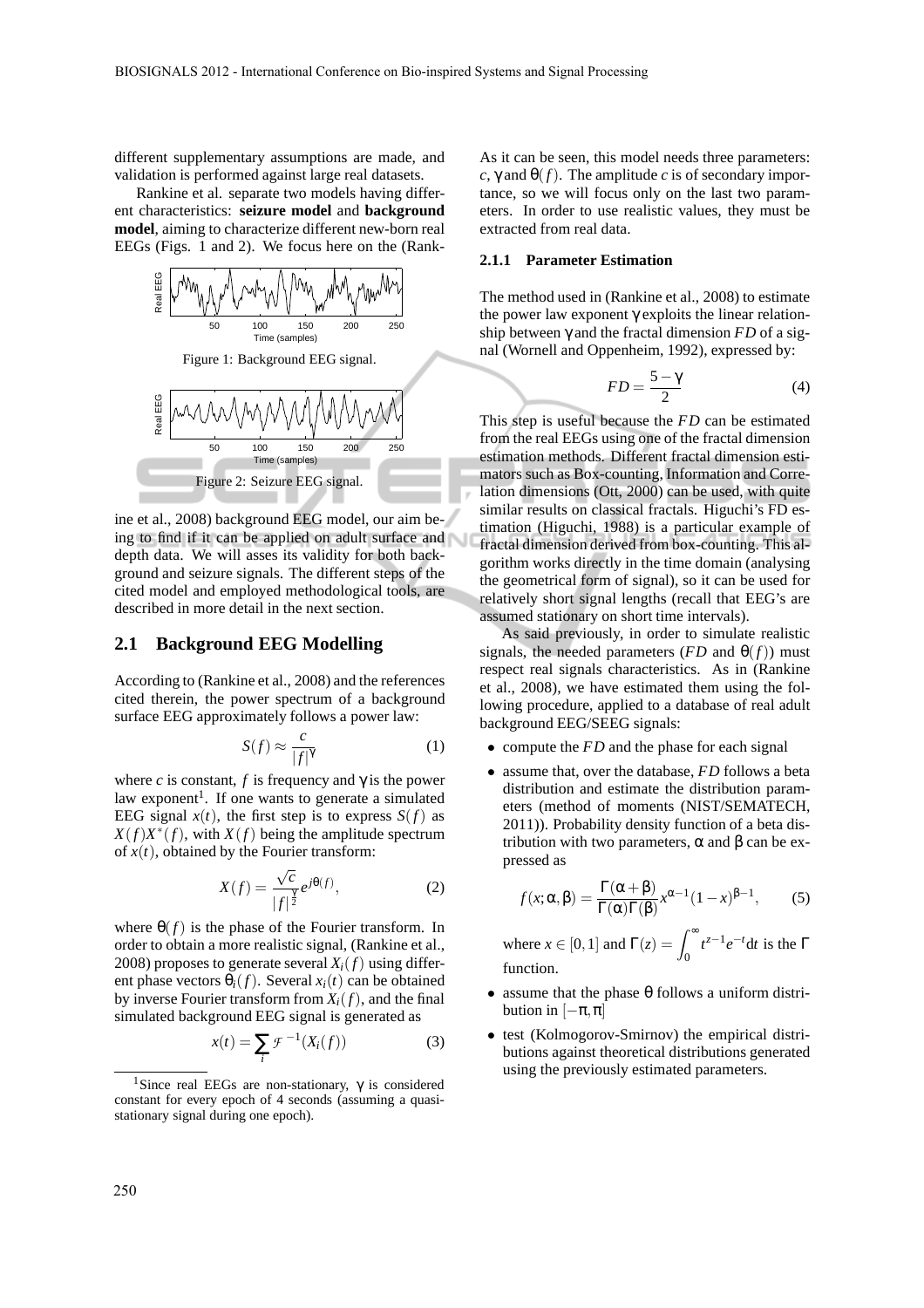#### **2.1.2 Signal Simulation**

Assuming that estimated realistic probability distributions have been obtained for both the fractal dimensions *FD* and for the phases  $\theta(f)$ , a realistic simulated background EEG can be generated by randomly choosing a value for *FD* and a phase vector  $\theta(f)$  and introducing them in  $(4)$ , $(2)$  and  $(3)$ .

In order to validate the approach, (Rankine et al., 2008) suggests to extract  $FD$  and  $\theta(f)$  from a real EEG measurements and to use the described method to generate a synthetic signal: if the method is correct, then the original signal and the simulated one should be similar (correlated). The correlation index, noted further on as  $\rho$ , can be computed in time domain  $(\rho_t)$ , as well in frequency (after computing the Welch periodogramm, ρ*f*) and in time-frequency (spectrograms after short-time Fourier transforms, ρ*t f*).

### **3 RESULTS**

The described model was applied to different classes of EEG signals: surface and depth, background and seizure. The database contained 400 signal fragments from 3 different patients, 4 seconds each. Seizure periods were pointed out by neurologists beforehand. Surface EEG signal was filtered with cut-off frequencies at 0.5 and 30Hz whereas source SEEG signal was filtered with low-pass filter at 128Hz (no assumptions on SEEG signal spectral behaviour was made). Consequently, surface EEG signals contained 256 samples and source SEEG signals contained 1024 samples for every 4 seconds window.

ANI

#### **3.1 Adult Surface EEG**

At first, the simulation method was applied to adult surface EEG data. For generality, we tested the model both to background and seizure EEG, downsampled to 64Hz (as in (Rankine et al., 2008)).

The power spectral density (PSD) was computed for several time windows of 4s length, to find out if it exhibitsa power law (1) process behaviour (figure 3). Under this hypothesis, the fractal dimension *FD* can be estimated using (4).

#### **3.1.1 Parameter Extraction for Background EEG Data**

Fractal dimension (thus γ) and phase spectrum were calculated for every time window from the database and empirical distributions were estimated as described previously. Results are shown in figure 4. γ



Figure 3: Adult scalp EEG power spectra: background (left) and seizure (right).



Figure 4: Empirical distributions of the power coefficient γ and of the phase  $\theta$  for adult scalp background EEG. Theoretical distributions (beta and uniform respectively) are represented by dotted lines.

was found to follow a beta distribution with  $\alpha = 1.936$ and  $\beta = 2.975$ .  $\theta$  was found to follow uniform distribution in  $[-\pi, \pi]$ . These hypothesis were confirmed using Kolmogorov-Smirnov test at a 5% significance level.

#### **3.1.2 Parameter Extraction for Seizure EEG Data**

The same procedure could be applied also for seizure signals. Still, as seen in Fig. 3, the PSD does not display a power law process behaviour: because of rhythmic seizure activity, a peak in the seizure frequency band might be observed. Consequently, eq. (4) does not hold and other modelling techniques must be applied (see also (Rankine et al., 2008)).

#### **3.1.3 Validation**

In order to validate the approach, the second procedure described previously was used: starting from a real signal, *FD* is estimated and thus γ. Its phase spectrum was computed (θ) as well as its power (used to estimate *c*). These parameters were used to generate a particular synthetic signal that was later compared with the real one using the validation procedure described previously (3 correlations  $\rho_t$ ,  $\rho_f$ ,  $\rho_{tf}$ ).

**Background EEG.** The obtained modelling results are rather similar between new-born and adult data (see table 1). Adult modelled signals show a better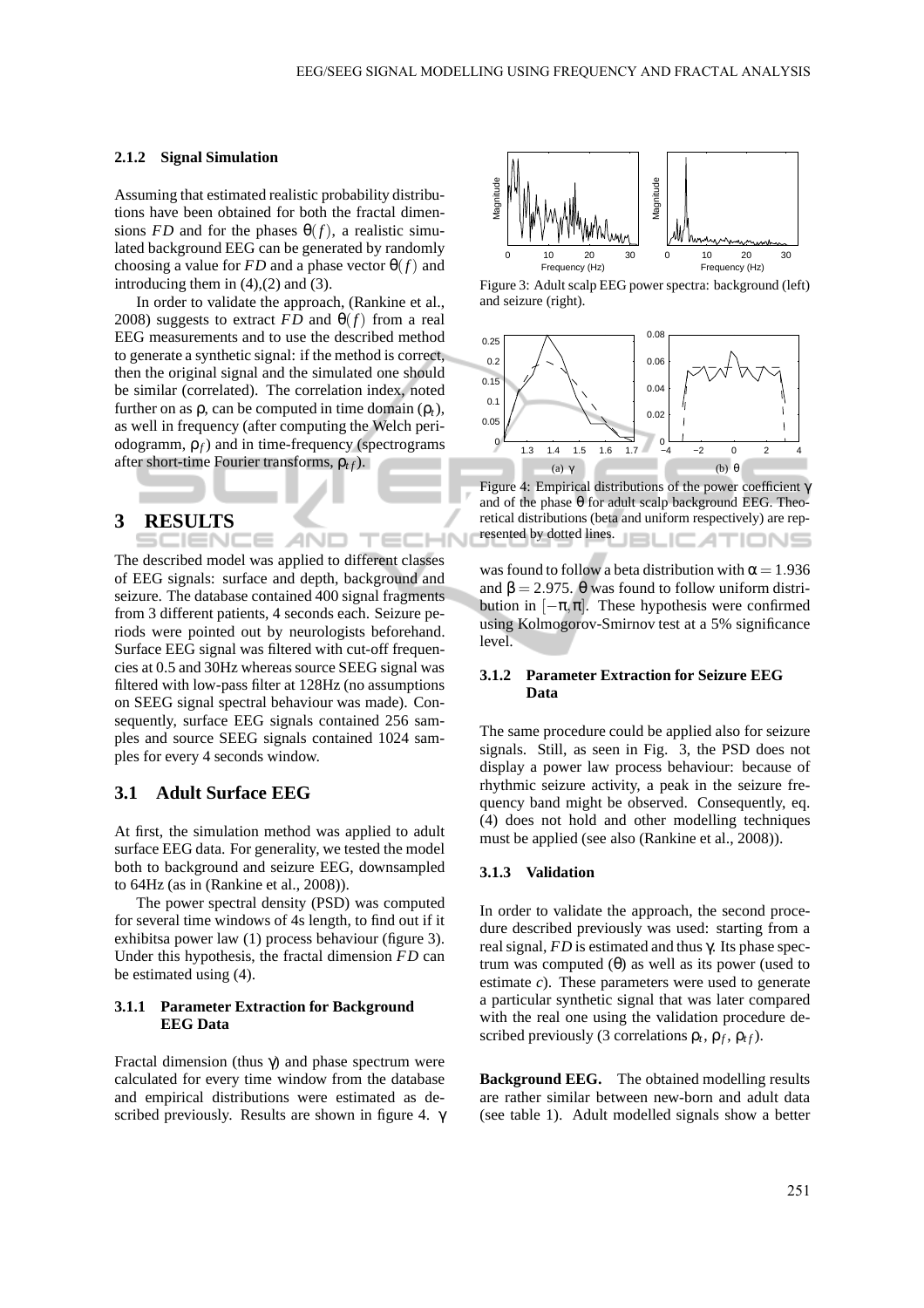

Figure 5: Real and simulated background EEG signals.



Figure 6: Real and simulated seizure EEG signals.

Table 1: Correlations (mean and sd) for background EEG.

| $\rho$      | new-born (Rankine et al., 2008) | adult        |
|-------------|---------------------------------|--------------|
| $\rho_t$    | 0.795(0.081)                    | 0.675(0.075) |
| $\rho_f$    | 0.716(0.131)                    | 0.803(0.150) |
| $\rho_{tf}$ | 0.817(0.113)                    | 0.705(0.075) |

correlation than new-borns in the frequency domain, but correlation in time and time-frequency domains are lower. Globally, it seems that the model proposed for newborns by (Rankine et al., 2008) can be used also for adult surface background EEG modelling.

**Seizure EEG.** Same analysis was performed for seizure EEGs. We compare the correlations of our FD-based model with Rankine's et al.seizure model (developed using a time-frequency approach).

Results from table 2 indicate that, unlike in the previous case, in the time domain this method give better results than (Rankine et al., 2008). On the contrary, in frequency domain correlations are very low. This might be related to the power spectrum density of surface seizure EEG that does not follow power law. Still, due to the high result in the time domain, we think that after an appropriate power spectrum density estimation (i.e. different from  $1/f$  process), this model could be used also for adult seizure EEGs.

| Table 2: Correlations (mean and sd) for seizure EEG. |  |  |
|------------------------------------------------------|--|--|
|------------------------------------------------------|--|--|

| ρ           | new-born (Rankine et al., 2008) | adult        |
|-------------|---------------------------------|--------------|
| $\rho_t$    | 0.345(0.176)                    | 0.661(0.705) |
| $\rho_f$    | 0.799(0.093)                    | 0.494(0.178) |
| $\rho_{tf}$ | 0.901(0.056)                    | 0.680(0.090) |

### **3.2 Adult Depth EEG (SEEG)**

The main difference from a methodological point of view between applying the same approach on EEG and SEEG data is that, since the frequencies contained in the SEEG might be higher, filtering and downsampling are not applied. Examples of power spectra are given Fig. 7.



(right) SEEG signal.

#### **3.2.1 Parameter Extraction for Background SEEG**

Fractal dimension (and thus γ) and phase spectrum were estimated for every time window. Results are shown in Fig. 8.



Figure 8: Empirical distributions of the power coefficient γ and of the phase  $\theta$  for adult depth background SEEG. Theoretical distributions (beta and uniform respectively) are represented by dotted lines.

According to power spectrum density (Fig. 7), we can see that SEEG could be considered as a  $1/f$ process. The fractal dimension γ distribution was found to follow beta distribution with  $\alpha = 1.578$  and  $β = 2.945$  (note that the values are quite different from the surface EEG). This hypothesis was tested with Kolmogorov-Smirnov test and could not be rejected at the 5% significance level. Meanwhile θ distribution was not uniform (Fig. 8(b)), so other distributions models should be used to model the phase (Gaussian mixtures for example).